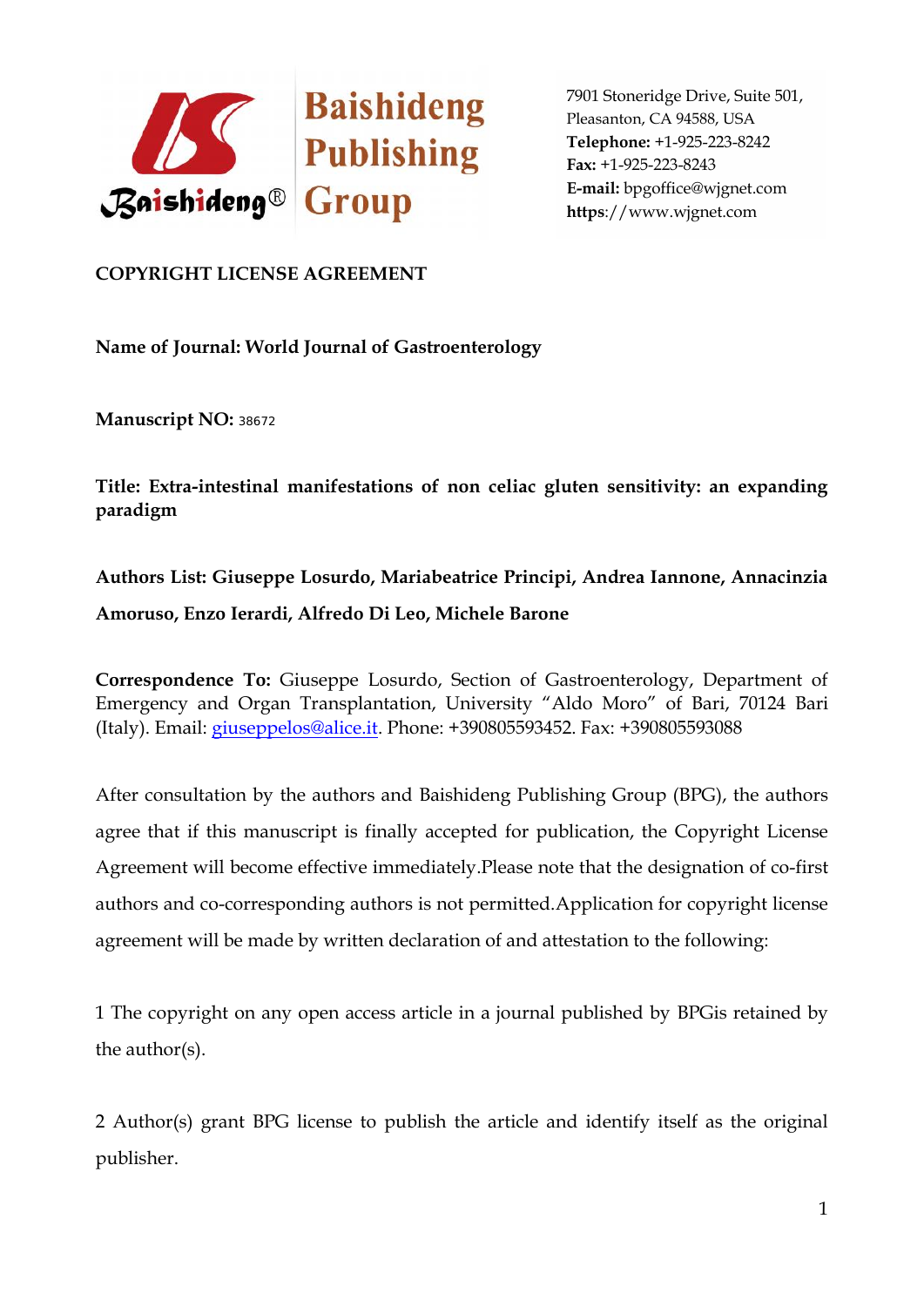

3 Author(s) grant any third party the right to use the article freely as long as its integrity is maintained and its original authors, citation details and publisher are identified. 4Author(s) certify that the manuscript is not simultaneously being considered by other journals or is already published elsewhere.

5Author(s) certify that the manuscript has no redundancy, plagiarism, data fabrication, or falsification.

6Author(s) certify that there is no conflict of interest related to the manuscript.

7Author(s) certify that all experiments involving animals and human subjects were designed and performed in compliance with the relevant laws regarding humane care and use of subjects.

8Author(s) certify that the manuscript's content is original, with all information from other sources appropriately referenced, and that specific permission has been granted in writing by any existing copyright holders prior to publication and is clearly cited and available.

9Author(s)grantexclusive copyright ownership to BPG for all formats of the manuscript, including print and electronic formats, English and non-English language formats, and subsequent editions such as Erratum, in addition to all rights for (1) granting permission to republish or reprint the materials in whole or in part, with or without a fee, (2) printing copies for free distribution or for sale, and (3) republishing the materials in a compendium or in any other format.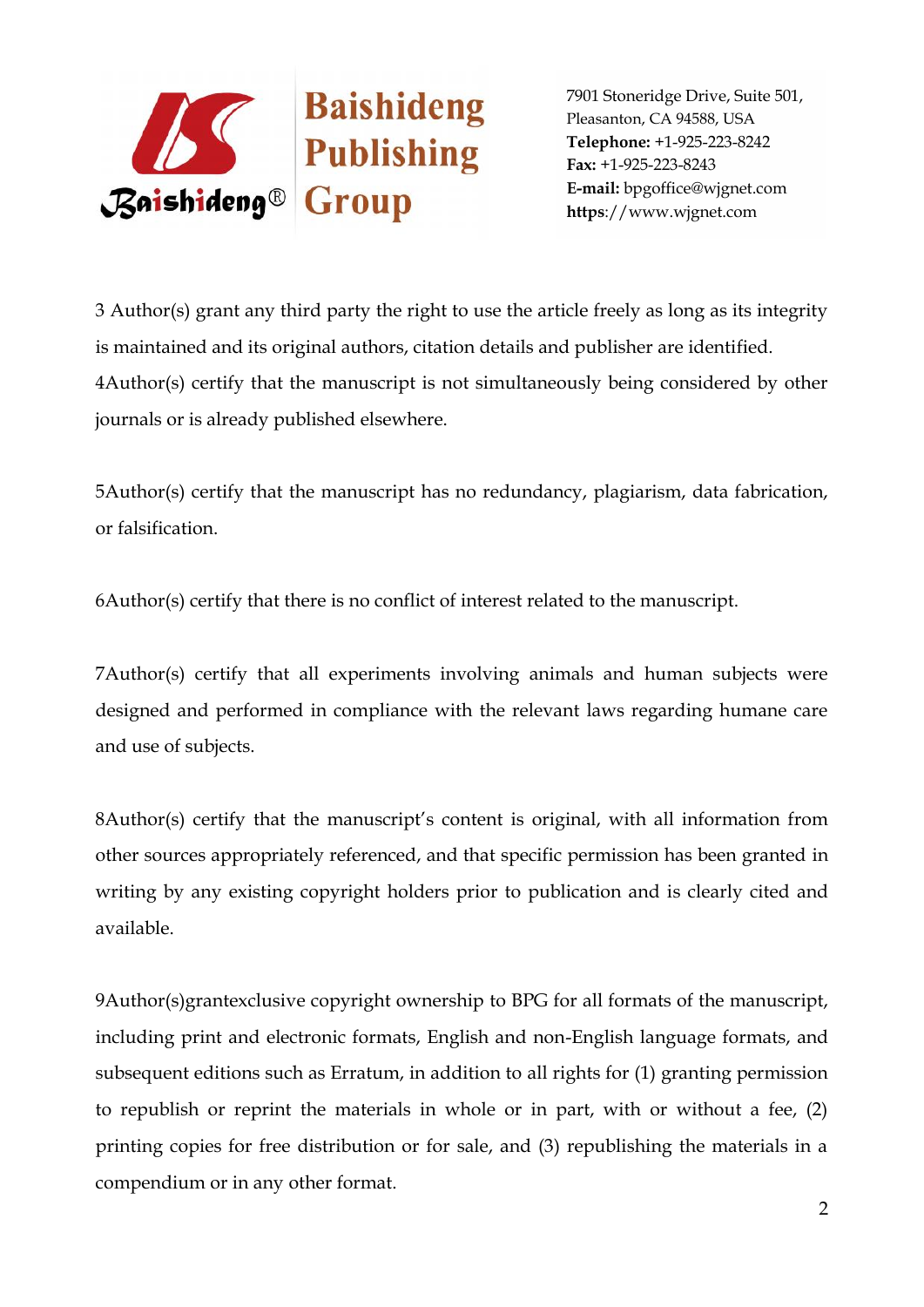

10Author(s) acknowledge that all articles published by BPG are selected by an in-house editor and fully peer-reviewed by external reviewers, in addition to BPG's application ofthe Creative Commons Attribution Non Commercial (CC BY-NC 4.0) license, which permits others to distribute, remix, adapt, build upon this work non-commercially, and license their derivative works on different terms, provided the original work is properly cited and the use is non-commercial. See: http://creativecommons.org/licenses/by-nc/4.0/

11Author(s) grantpermission to BPG to publish manuscript-related documents (*e.g.* peer review report, answers to reviewers, CrossCheck report, signed copyright license agreement, *etc*.) at the same time that the manuscript is published online.

12Author(s) certify that the manuscript contains no errors in grammar, syntax, spelling, punctuation, or logic.

13Author(s) certify that all figures and tables have been correctly placed and clearly identified, and meet the journal's standards of high-resolution quality.

14Author(s) certify that the references are numbered according to their order of appearance in the main text of the manuscript.

This declaration must be signed by all authors, individually and in his/her own handwriting, following the order of the authors' names appearing on the title page of the manuscript.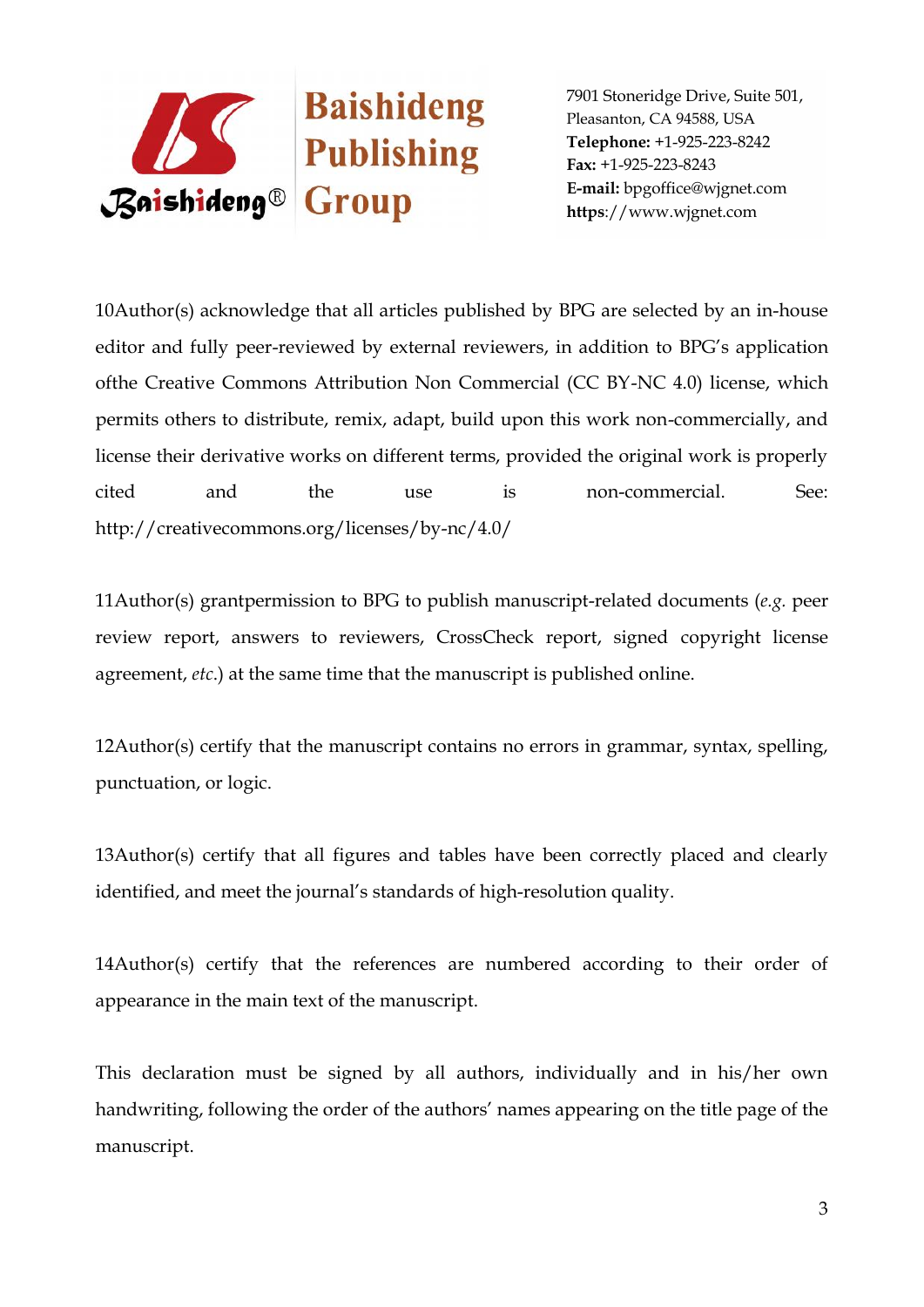

**1 Name: Giuseppe Losurdo**

finsefe Losundo

**Date 8th March 2018**

**2 Name: Mariabeatrice Principi**

Ilyn

**Date 8th March 2018**

**3 Name: Andrea Iannone**

Suches Lowang

**Date 8th March 2018**

**4 Name: Annacinzia Amoruso**

Zeness

**Date 8th March 2018**

**5 Name: Enzo Ierardi**

erarl

**Date 8th March 2018**

**6 Name: Alfredo Di Leo**

 $\infty$ 

**Date 8th March 2018**